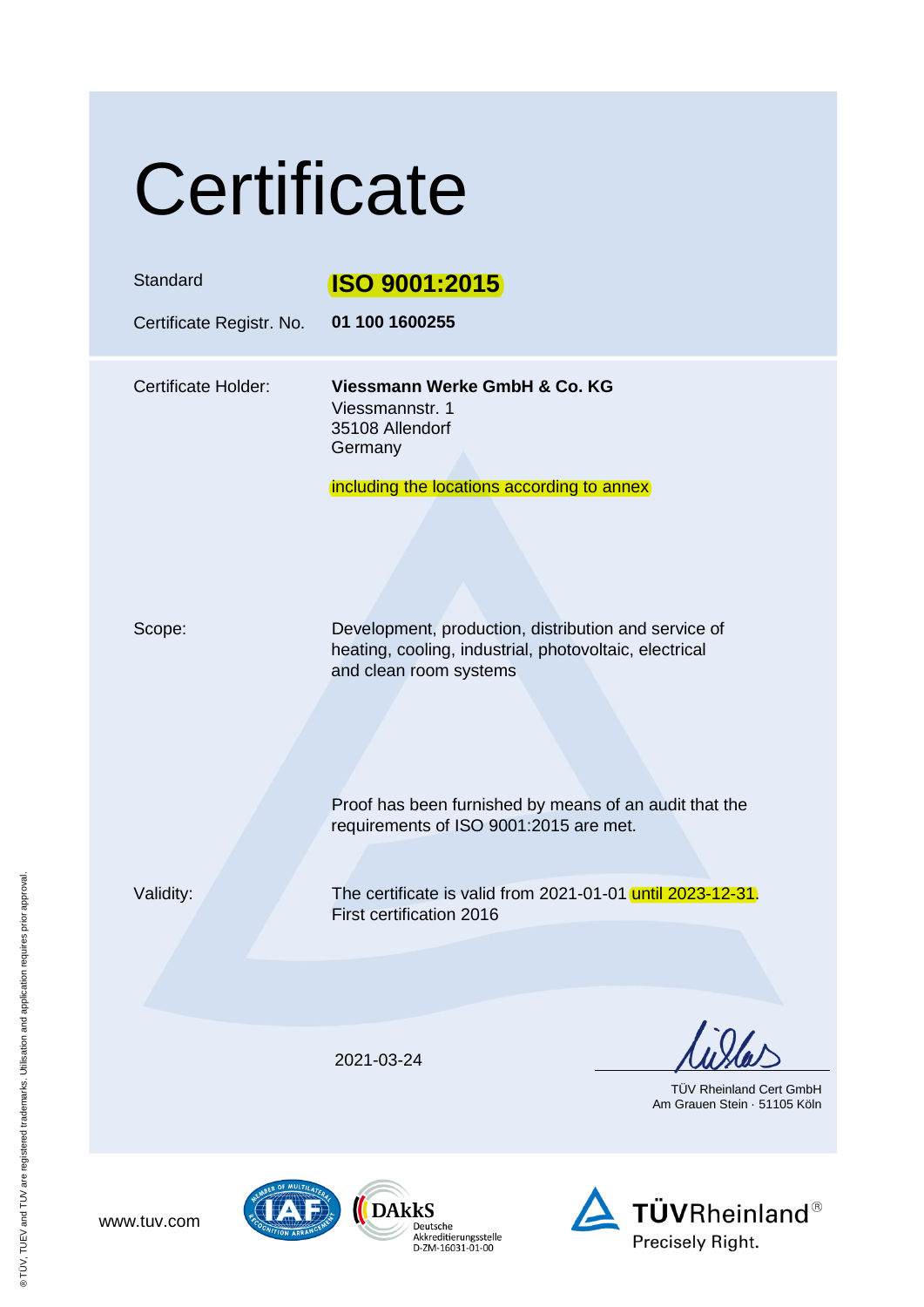Standard **ISO 9001:2015**

Certificate Registr. No. **01 100 1600255** 

| No. | Location                                                                                                                  | <b>Scope</b>                                                                              |
|-----|---------------------------------------------------------------------------------------------------------------------------|-------------------------------------------------------------------------------------------|
| /01 | c/o Viessmann Werke GmbH & Co. KG<br>Viessmannstr. 1<br>35108 Allendorf<br>Germany                                        | Central andministration within the Viessmann<br>Group                                     |
| /03 | c/o Viessmann Logistik International<br>GmbH<br>Viessmannstr. 1<br>35108 Allendorf<br>Germany                             | Distribution of goods and finished goods<br>warehouse for the Viessmann Group             |
| /05 | c/o Viessmann PV + E-Systeme GmbH<br>Viessmannstr. 1<br>35108 Allendorf<br>Germany                                        | Distribution and provision of services for<br>photovoltaic systems and electrical systems |
| /06 | c/o Viessmann Technologies GmbH<br>Ludwigstr. 12<br>95028 Hof<br>Germany                                                  | Development and distribution of clean rooms<br>systems solutions                          |
| 107 | c/o Viessmann Technika Grzewcza<br>Sp. z o.o.<br>Viessmann R&D Center Wroclaw<br>ul. Duńska 9<br>53-427 Wrocław<br>Poland | Software development for products of the<br><b>Viessmann Group</b>                        |
| /08 | c/o Viessmann Werke Allendorf GmbH<br>Viessmannstr. 1<br>35108 Allendorf<br>Germany                                       | Development and production of heating<br>systems and heat pumps                           |
| /09 | c/o Viessmann Elektronik GmbH<br>Beetwiese 2<br>35108 Allendorf<br>Germany                                                | Development and production of control units                                               |

Page 1 of 4

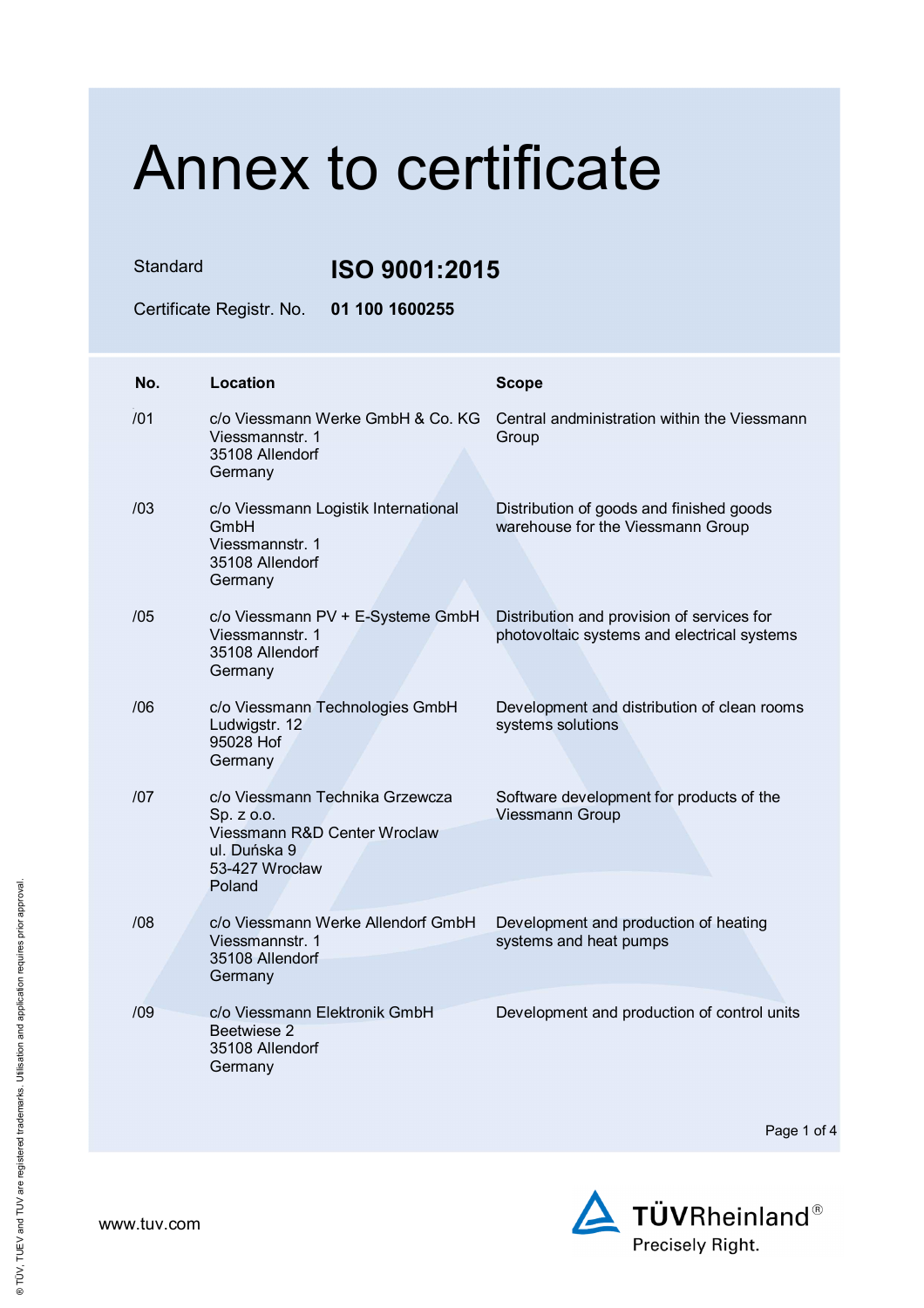Standard **ISO 9001:2015**

Certificate Registr. No. **01 100 1600255**  /10 c/o Viessmann Werke Berlin GmbH Kanalstr. 13 12357 Berlin Germany Development and production of oil-/gas fired boilers /11 c/o Viessmann Kraft-Wärme-Kopplung GmbH Emmy-Noether-Str. 3 86899 Landsberg Germany Development, production and service of CHP units /12 c/o Viessmann Faulquemont S.A.S Avenue André Gouy - Zone Industrielle 57380 Faulquemont France Development and production of domestic hot water cylinders and solar thermal systems /13 c/o Viessmann Technika Grzewcza Sp. z o.o. ul. Jaworzyńska 289 59-220 Legnica Poland Electrical enclosure assembly, cable assembly and CU pipework systems and manufacture, assembly of refrigeration systems and heat pumps /15 c/o Viessmann Technika Dombóvár Kft Munkás tér 1 7200 Dombóvár **Hungary** Production of oil- / gas fired boilers and solid fuel boilers /16 c/o Viessmann Manisa Isi Teknolojileri Sanayi ve Ticaret Limited Sirketi Manisa Organize Sanayi Bölgesi IV.KisimHasan Türek Bulvari No. 19 45030 Manisa **Turkey** Development, production and sales, Customs, Foreign Trade (import - export), Logistics (Stocking, Stock Management and Distribution) management and administrative organization activities of wall hung gas boilers, spare parts and accessories /18 c/o Viessmann Deutschland GmbH Viessmannstr. 1 35108 Allendorf Germany Distribution and services of Viessmann products Development, engineering, mounting and distribution of ice energy storage systems

Page 2 of 4

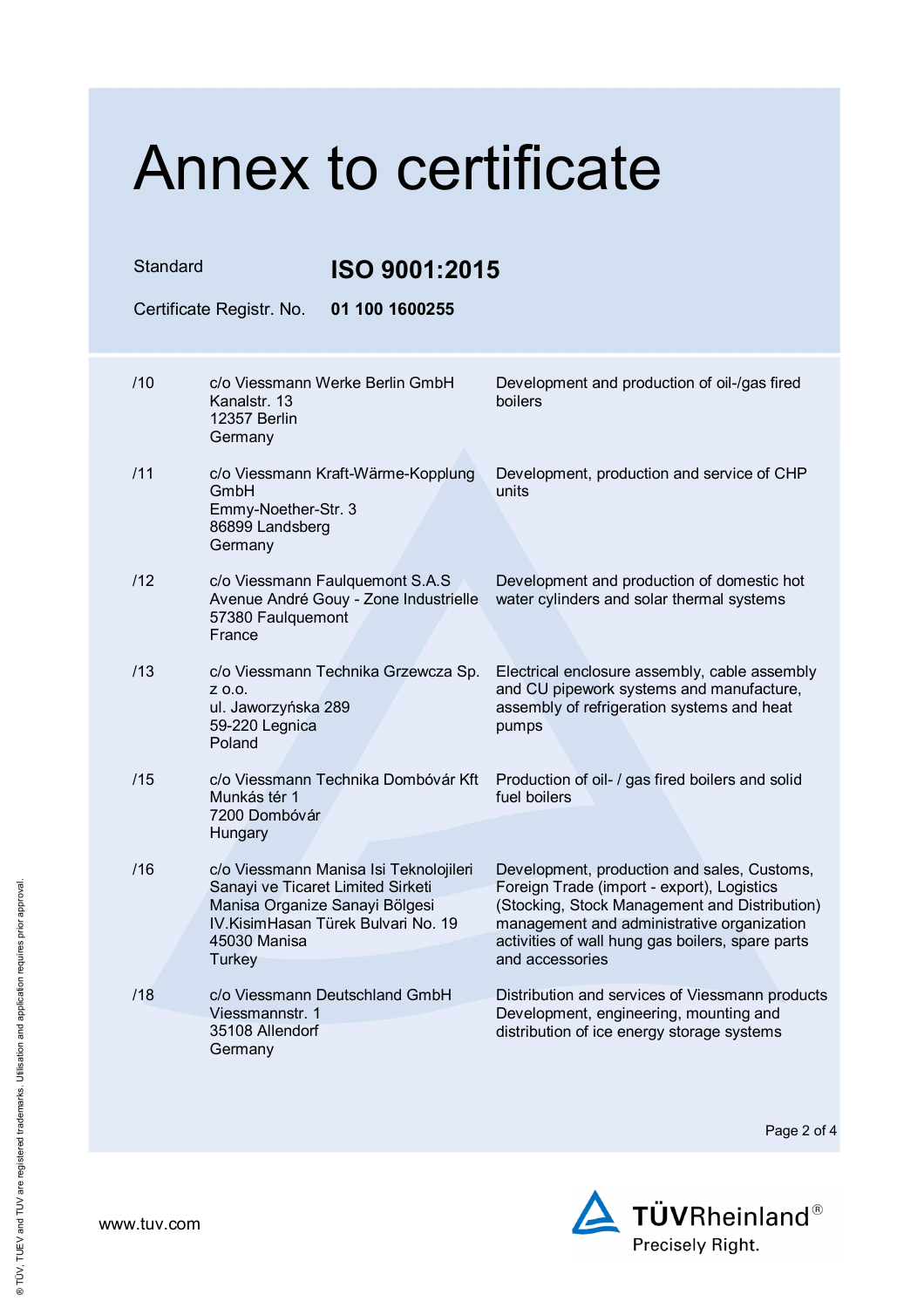| Standard | ISO 9001:2015                                                                                                                                  |                                                                                                                                                                                                                                                      |
|----------|------------------------------------------------------------------------------------------------------------------------------------------------|------------------------------------------------------------------------------------------------------------------------------------------------------------------------------------------------------------------------------------------------------|
|          | 01 100 1600255<br>Certificate Registr. No.                                                                                                     |                                                                                                                                                                                                                                                      |
| /21      | c/o Viessmann Industriekessel<br>Mittenwalde GmbH<br><b>Berliner Chaussee 3</b><br>15749 Mittenwalde                                           | Development, production, mounting,<br>maintenance and service of oil- / gas fired<br>boilers                                                                                                                                                         |
| 122      | Germany<br>c/o Viessmann Industrial Boiler<br><b>Solutions GmbH</b><br>Kupferwerkstr. 6<br>35684 Dillenburg<br>Germany                         | Development, distribution, engineering,<br>production, erection, commissioning,<br>modification, modernization and retrofitting for<br>components, systems and total solutions for<br>energy generation in commercial and industrial<br>environments |
| /31      | c/o Viessmann Industrial Service GmbH<br>Kupferwerkstr. 6<br>35684 Dillenburg<br>Germany                                                       | Reconstruction, repair, revamping, optimization<br>and service of industry and energy systems                                                                                                                                                        |
| /32      | c/o Viessmann Industrie France S.A.S.<br>Parc des Collines 2, 6 Avenue de<br>Bruxelles - Didenheim CS, 22133<br>68060 Mulhouse Cedex<br>France | Development, distribution, engineering,<br>mounting, commissioning, revamping, repair<br>and service for plants for production of energy<br>in commercial and industrial environments                                                                |
| /33      | c/o Etanomics Service GmbH<br>Waldecker Str. 13<br>64546 Mörfelden-Walldorf<br>Germany                                                         | Services in energy efficiency and energy<br>economics, energy management and energy<br>controlling. Development and realization of<br>holistic energy concepts                                                                                       |
| /34      | c/o Viessmann Engineering S.R.L.<br>Via Brennero 56<br>37026 Balconi die Pescantina VR<br>Italy                                                | Design, site erection, engineering, mounting,<br>commissioning, repair and service of<br>combustion plants as well as plants in the<br>heating area                                                                                                  |
| /36      | c/o Viessmann Kühlsysteme GmbH<br>Dr.-Vießmann-Str. 1<br>95030 Hof<br>Germany                                                                  | Development, production of cooling rooms,<br>cooling units, chilled cabinets and heat pumps                                                                                                                                                          |

Page 3 of 4